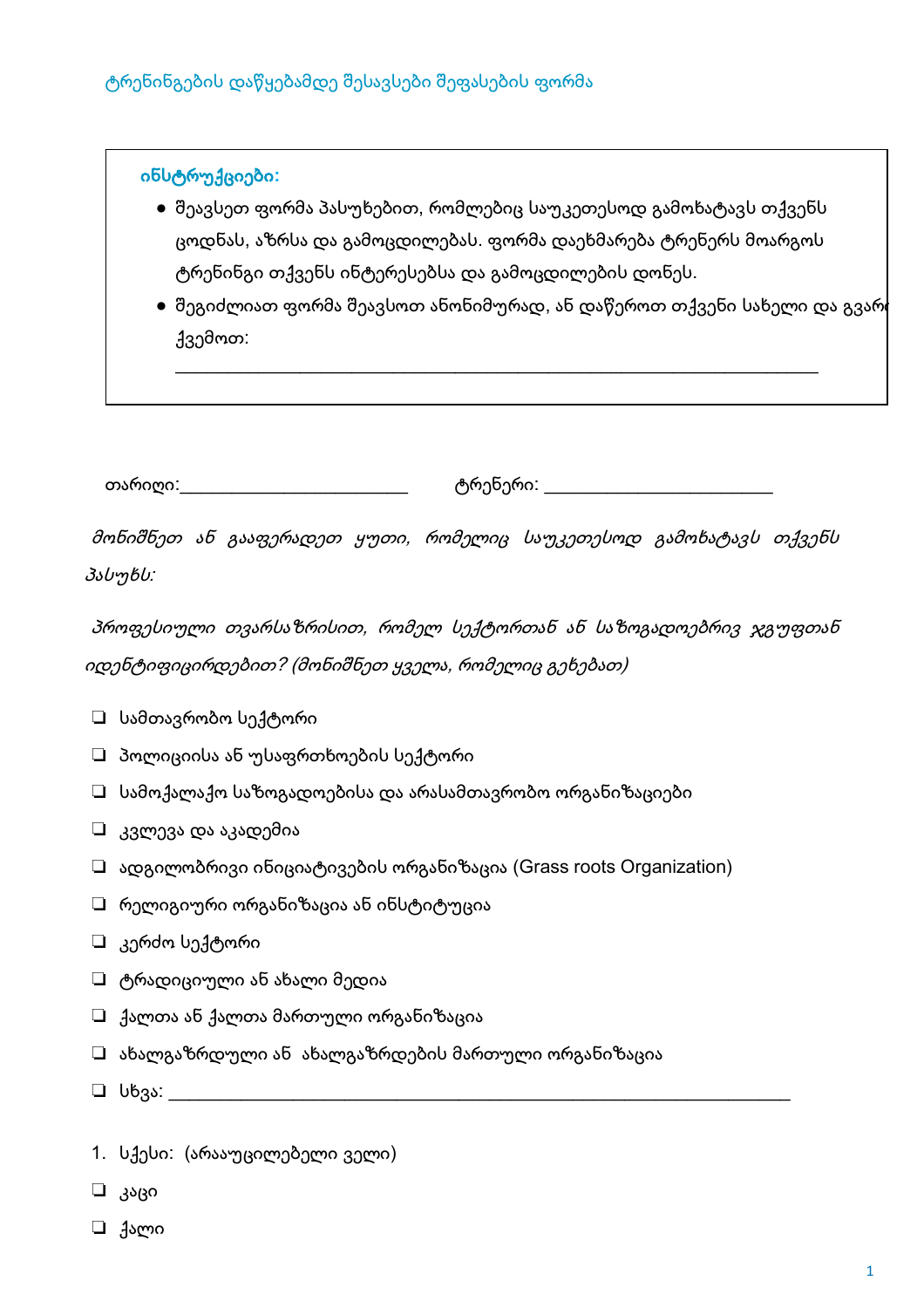- □ სხვა/არ მსურს გაზიარება
- 2. რამდენი წელი გიმუშავიათ კონტრ-ტერორიზმის სფეროში?
- □ აქამდე არ მიმუშავია ამ სფეროში
- $\Box$  ერთ წელიწადზე ნაკლები
- □ 1-2 წელიწადი
- □ 2-3 წელიწადი
- □ 3 წელი და მეტი

3. როგორ შეაფასებდით თქვენს ცოდნას ძალადობრივ ექსტრემიზმთან გამკლავების სფეროში?

- $\square$  არარსებული ან მცირედი ცოდნა
- $\Box$  ცნობილია ძირითადი კონცეპტები და მიდგომები
- $\square$  კარგად ვფლობ ძირითად და კომპლექსურ კონცეპტებსა და მიდგომებს
- $\square$  პროფესიონალური ცოდნა და გამოცდილება
- □ ექსპერტი

4. როგორ შეაფასებდით თქვენს ცოდნას ძალადობრივი ექსტრემიზმის სფეროში თქვენი ადგილობრივ კონტექსტის შესახებ?

- $\Box$  არარსებული ან მცირედი ცოდნა
- $\Box$  ცნობილია ძირითადი კონცეპტები და მიდგომები
- $\square$  კარგად ვფლობ ძირითად და კომპლექსურ კონცეპტებსა და დინამიკასს
- $\Box$  პროფესიონალური ცოდნა და გამოცდილება
- □ ექსპერტი
- შეაფასებდით თქვენი თანამშრომლობის 5. როგორ დონეს ძალადობრივი ექსტრემიზმთან გამკლავების პროგრამებსა და პოლიტიკაში საზოგადოების სხვა ჯგუფებთან და სექტორებთან?
	- $\Box$  არარსებული ან მცირე
	- $\square$  თანამშრომლობა ერთ პროგრამაზე
	- $\square$  თანამშრომლობა რამოდენიმე პროგრამაზე
	- $\Box$  ინტენსიური თანამშრომლობა ერთ პროგრამაზე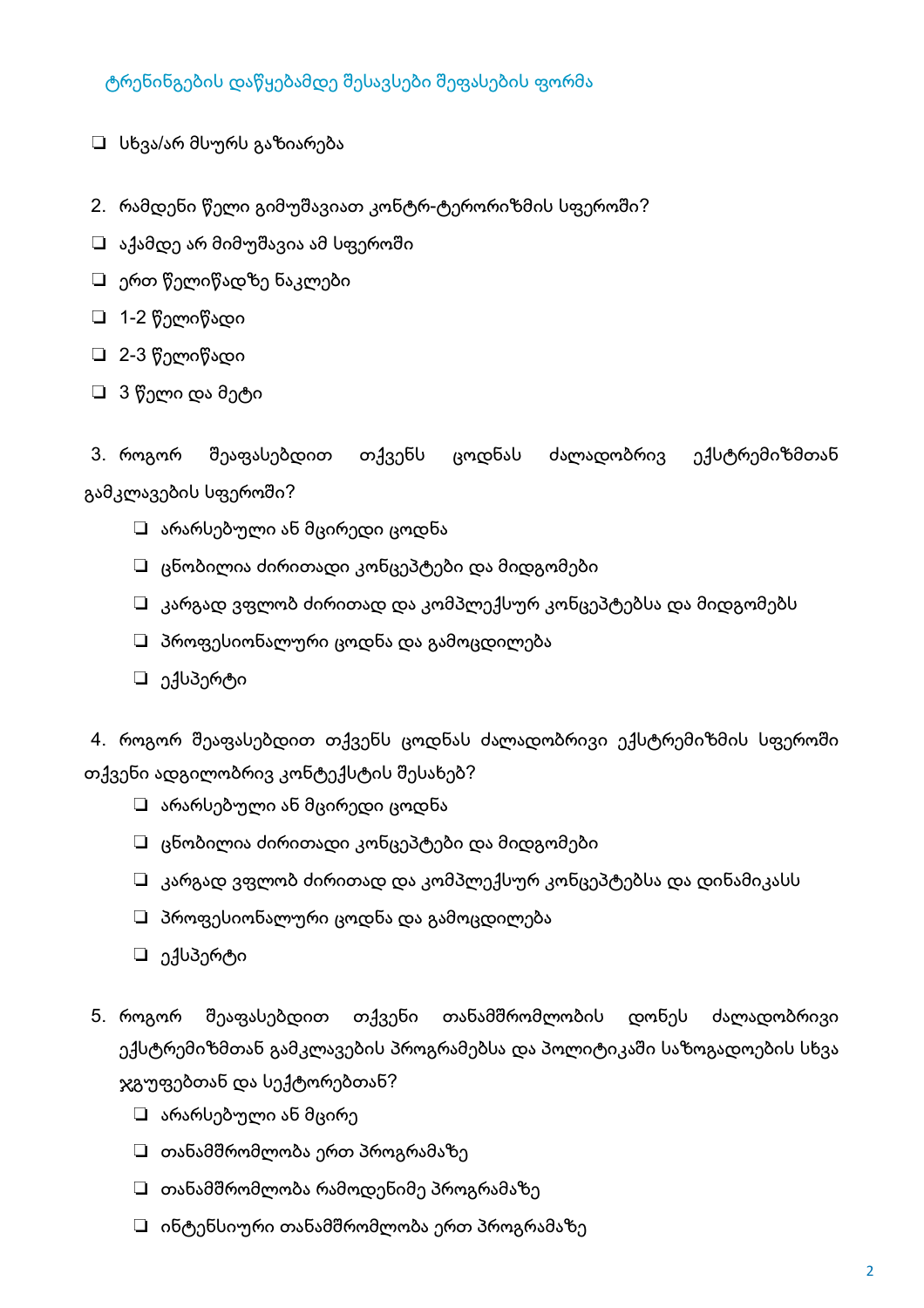### $\Box$  ინტენსიური თანამშრომლობა რამოდენიმე პროგრამაზე

6. რომელ სექტორთან ან საზოგადოების გითანამშრომლიათ ჯგუფთან ძალადობრივ ექსტრემიზმთან გამკლავების პროგრამებში პოლიტიკაში? და (მონიშნეთ ყველა, რომელიც გეხებათ)

- □ სამთავრობო სექტორი
- $\Box$  სამთავრობო სექტორი
- $\Box$  პოლიციისა ან უსაფრთხოების სექტორი
- $\Box$  სამოქალაქო საზოგადოებისა და არასამთავრობო ორგანიზაციები
- $\Box$  კვლევა და აკადემია
- $\square$  ადგილობრივი საინიციატივო ორგქნიზაცია
- $\Box$  რელიგიური ორგანიზაცია ან ინსტიტუცია
- □ კერძო სექტორი
- $\Box$  ტრადიციული ან ახალი მედია
- $\Box$  ქალთა ან ქალთა მართული ორგანიზაცია
- $\square$  ახალგაზრდული ან ახალგაზრდების მართული ორგანიზაცია
- $□$  სხვა:
- $\Box$  ზემოთ ჩამოთლილთაგან არცერთი

7. როგორ შეაფასებდით თქვენს ცოდნას პროგრამირებისთვის მონიტორინგსა და შეფასებაში?

- □ არარსებული ან მცირედი ცოდნა
- $\Box$  ცნობილია ძირითადი კონცეპტები და მიდგომები
- $\Box$  კარგად ვფლობ ძირითად და კომპლექსურ კონცეპტებსა და მიდგომებს
- $\square$  პროფესიონალური ცოდნა და გამოცდილება
- □ ექსპერტი

#### 8. რატომ დაინტერესდით ამ ტრენინგით?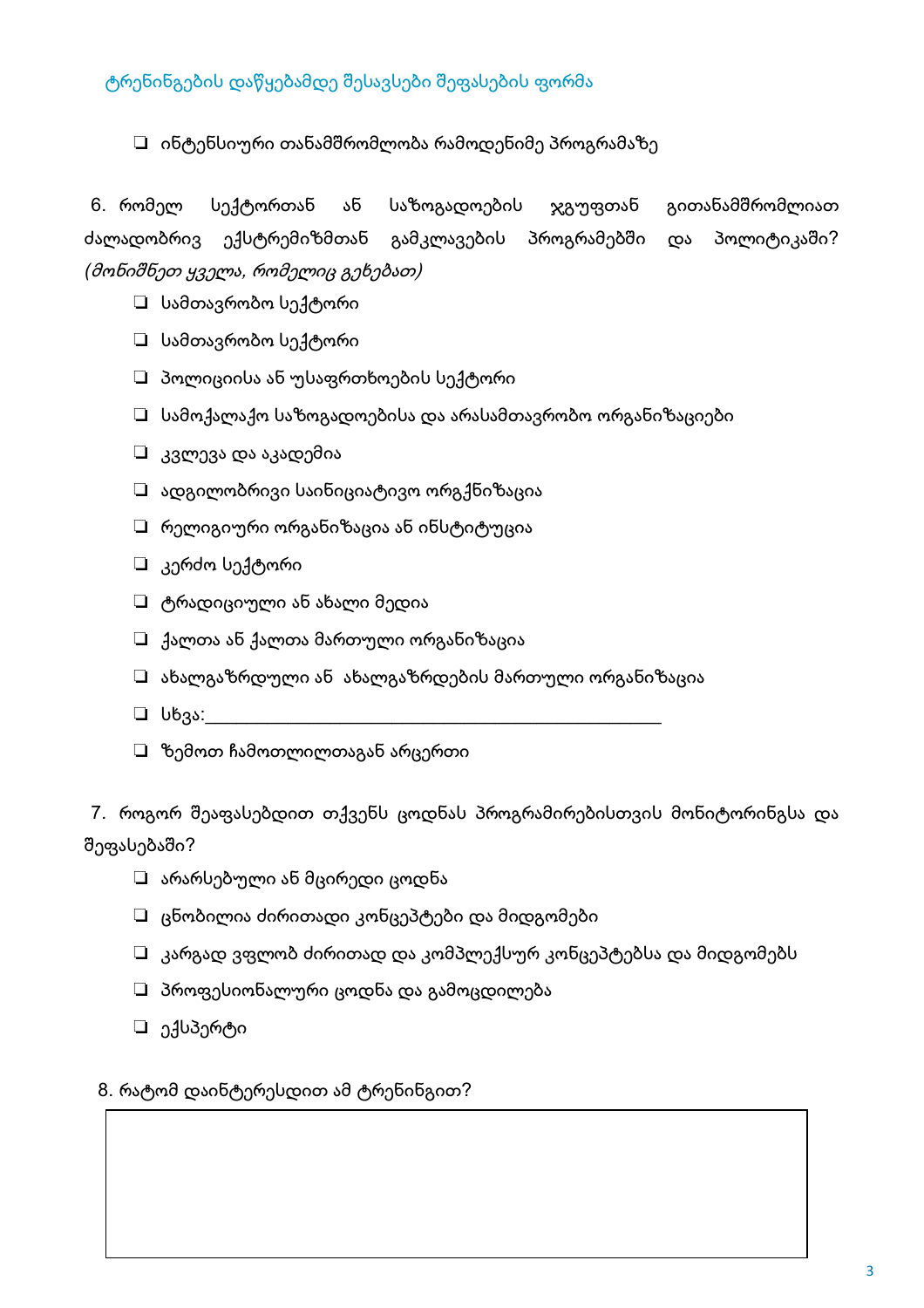9. არის თუ არა რაიმე განსაკუთრებული რისი მიღებაც ამ ტრენინგიდან გსურთ, ან რაიმე მიზანი რის მიღწევასაც ცდილობთ? თანხმობის შემთხვევაში მიუთითეთ:

10. სხვა კომენტარის გაზიარება ხომ არ გსურთ?

## უპასუხეთ შემდეგ კითხვებს:

ექსტრემიზმთან 11.ძალადობრივ მიდგომა, რომელიც გამკლავება არის კონცენტრირებულია რადიკალიზაციის მიზეზების შესწავლაზე.

- □ მართალია
- □ მცდარია

12. ძალადობრივ ექსტრემიზმთან გამკლავება უნდა ითვლებოდეს კონტრტერორიზმის "რბილ" მხარედ და ის არ არის ეროვნული უსაფრთხოების ძირითადი გასაღები.

- □ მართალია
- □ მცდარია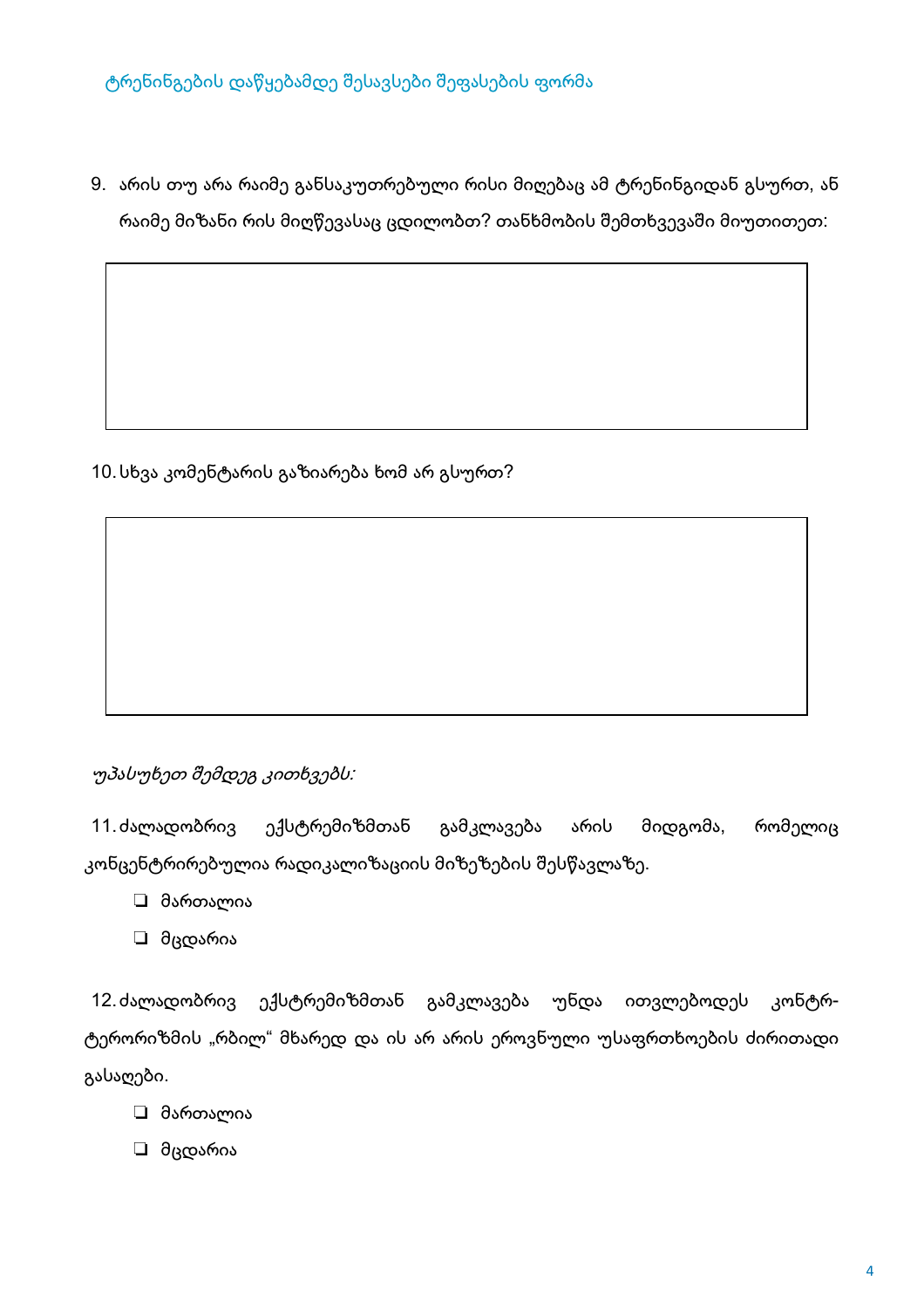13. "ექსტრემიზმი", "ძალადობრივი ექსტრემიზმი" და "ტერორიზმი" ერთი პრობლემის აღსაწერი სხვადასხვა სიტყვებია.

- □ მართალია
- □ მცდარია

განმზიდველი მიმზიდველი ახსნიან 14.მხოლოდ ფაქტორები და ვერ რადიკალიზაციას: მნიშვნელოვანია პიროვნების პირადი ისტორიის, მისი სოციალური მდგომარეობისა და სხვა ფაქტორების გაანალიზება.

- □ მართალია
- □ მცდარია
- 15. "განზიდველი ფაქტორის" მაგალითია ადამიანის უფლებათა დარღვევები.
	- □ მართალია
	- □ მცდარია
- 16. "მიმზიდველი ფაქტორის" მაგალითია უმუშევრობა.
	- □ მართალია
	- □ მცდარია

17. ძირითადი მიზეზი რატომაც პიროვნებები რადიკალიზებული ხდებიან ფსიქოლოგიური პრობლემებია.

- □ მართალია
- ⊔ მცდარია

18.გენდერი მნიშვნელოვანი ფაქტორია ძალადობრივი ექსტრემიზმის გააზრებაში ქალებსა და კაცებში.

- □ მართალია
- □ მცდარია

19.ახალგაზრდებში ძალადობრივი ექსტრემიზმის წინააღმდეგ მედეგობის შენება ტექნოლოგიებზე დაფუძნებული პროგრამირებით საუკეთესოდ მიიღწევა.

□ მართალია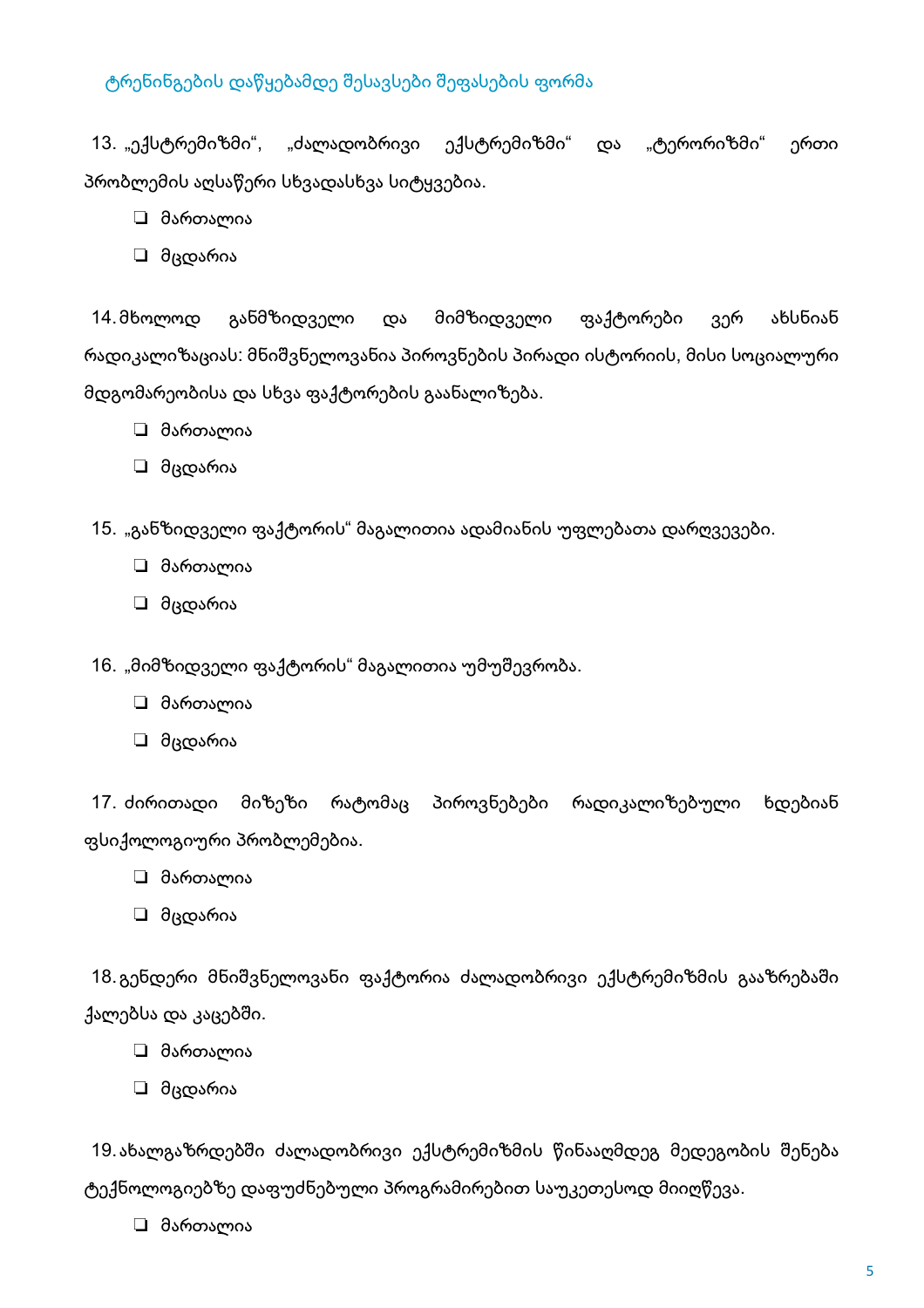□ მცდარია

20. ძალადობრივი ექსტრემიზმის თვალსაზრისით, პიროვნული მედეგობა და საზოგადოებრივი მედეგობა განსხვავდება და სხვადასხვა მიდგომებას საჭიროებს.

- □ მართალია
- □ მცდარია
- 21. შესაძლებელია ადამიანების ქცევისა და პირადი მდგომარეობების ისეთი გაკეთება, რომელიც პიროვნების რადიკალიზაციისადმი ჩამონათვალის მოწყვლადობას ავტომატურად გვიჩვენებს. ასეთი ჩამონათვალი უნდა შეიქმნას და ფართოდ გავრცელდეს, იმისათვის რომ პრაქტიკოსებმა გამოიყენონ საკუთარ სამუშაოში.
	- ⊔ მართალია
	- □ მცდარია
- 22. ძალადობრივ ექსტრემიზმთან გამკლავების საგანმანათლებლო ინიციატივები უნდა იმართოს იმის მიხედვით, ეხება თუ არა ისინი ძალადობრივი ექსტრემიზმის კონკრეტულ მამოძრავებლებს კერძო კონტექსტში.
	- □ მართალია
	- □ მცდარია
- 23. რა განსხვავებაა კონტრ-ნარატივსა და ალტერნატიულ ნარატივს შორის?

24.თუ შეიძლება განმარტეთ რა იგულისხმება "ზიანის მიუყენებლობის მიდგომაში"